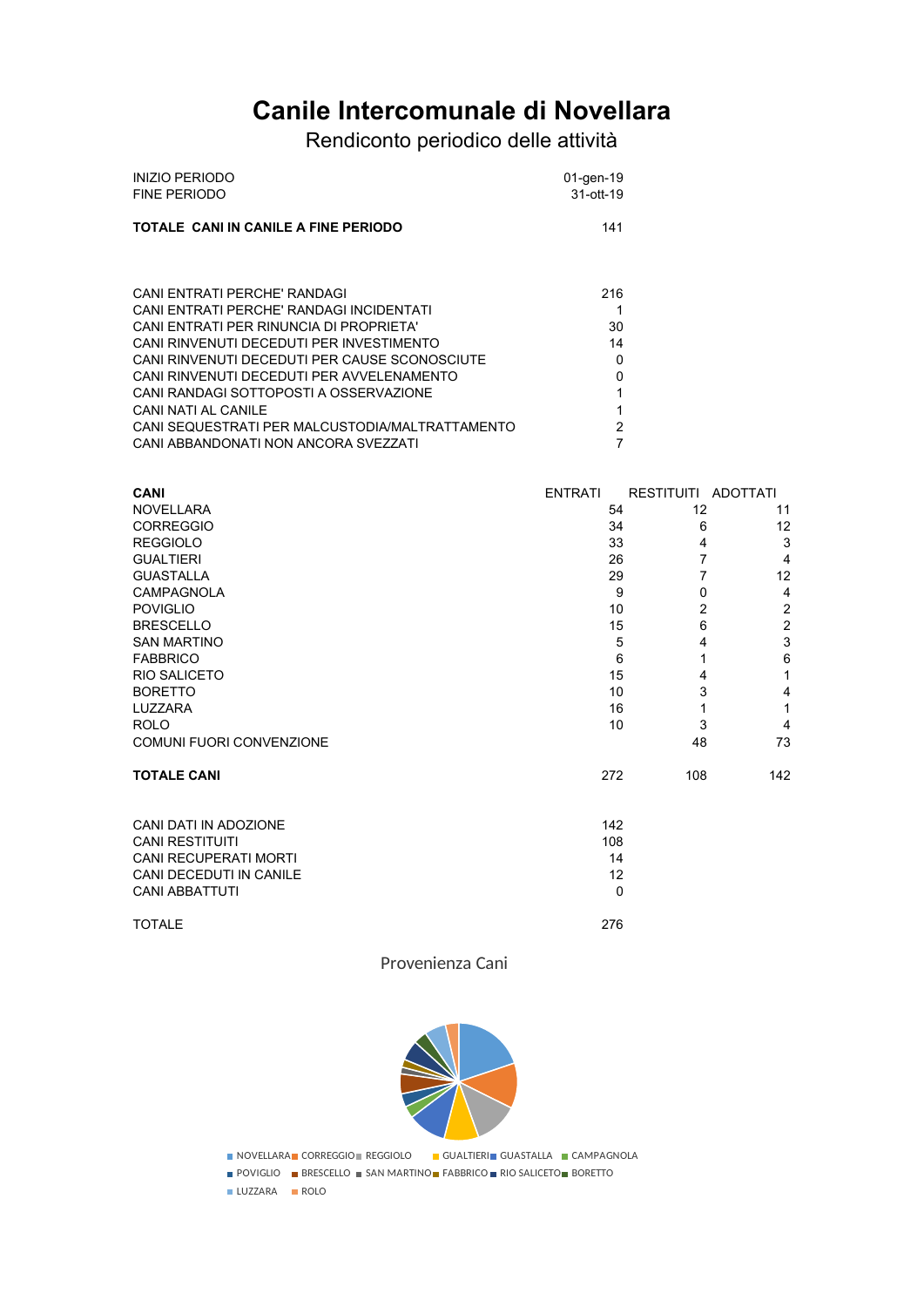## **Canile Intercomunale di Novellara**

## Rendiconto periodico delle attività

| <b>INIZIO PERIODO</b>       | 01-gen-19 |
|-----------------------------|-----------|
| FINE PERIODO                | 31-ott-19 |
| TOTALE GATTI A FINE PERIODO | 203       |

| <b>GATTI ENTRATI PERCHE' RANDAGI</b>             | 313 |
|--------------------------------------------------|-----|
| GATTI ENTRATI PERCHE' RANDAGI INCIDENTATI        | 73  |
| GATTI ENTRATI PER RINUNCIA DI PROPRIETA'         | 47  |
| <b>GATTI RINVENUTI DECEDUTI PER INVESTIMENTO</b> | 16  |
| GATTI RINVENUTI DECEDUTI PER CAUSE SCONOSCIUTE   | 0   |
| GATTI RINVENUTI DECEDUTI PER AVVELENAMENTO       |     |
| GATTI RANDAGI SOTTOPOSTI A OSSERVAZIONE          | 0   |
| <b>GATTI NATI AL CANILE</b>                      | 5   |
| GATTI SEQUESTRATI PER MALCUSTODIA/MALTRATTAMENTO | 0   |
| GATTI ABBANDONATI NON ANCORA SVEZZATI            | 39  |

| <b>GATTI PROVENIENTI DAL COMUNE DI</b> | <b>ENTRATI</b> | RESTITUITI ADOTTATI |     |
|----------------------------------------|----------------|---------------------|-----|
| <b>NOVELLARA</b>                       |                | 84<br>1             | 40  |
| <b>CORREGGIO</b>                       |                | 31<br>0             | 26  |
| <b>REGGIOLO</b>                        |                | 24<br>1             | 14  |
| <b>GUALTIERI</b>                       |                | 37<br>0             | 7   |
| <b>GUASTALLA</b>                       |                | 63                  | 11  |
| <b>CAMPAGNOLA</b>                      |                | 25<br>0             | 9   |
| <b>POVIGLIO</b>                        |                | 27                  | 0   |
| <b>BRESCELLO</b>                       |                | 10<br>0             | 4   |
| <b>SAN MARTINO</b>                     |                | 6<br>0              | 5   |
| <b>FABBRICO</b>                        |                | 29<br>1             | 16  |
| RIO SALICETO                           |                | 39<br>0             | 4   |
| <b>BORETTO</b>                         |                | 48<br>1             | 8   |
| LUZZARA                                |                | 46<br>0             | 9   |
| <b>ROLO</b>                            |                | 24<br>0             | 6   |
| COMUNI FUORI CONVENZIONE               |                | 9                   | 144 |
| <b>TOTALE GATTI</b>                    |                | 493<br>15           | 303 |
| <b>GATTI DATI IN ADOZIONE</b>          |                | 303                 |     |
| <b>GATTI RESTITUITI</b>                |                | 15                  |     |
| <b>GATTI RECUPERATI MORTI</b>          |                | 16                  |     |
| <b>GATTI DECEDUTI IN CANILE</b>        |                | 72                  |     |
| <b>GATTI ABBATTUTI</b>                 |                | 0                   |     |
| GATTI REINTRODOTTI IN COLONIA F.       |                | 14                  |     |

Provenienza Gatti

TOTALE 420



**NOVELLARA CORREGGIO REGGIOLO GUALTIERI GUASTALLA CAMPAGNOLA** 

**POVIGLIO** BRESCELLO SAN MARTINO FABBRICO RIO SALICETO BORETTO

**LUZZARA ROLO**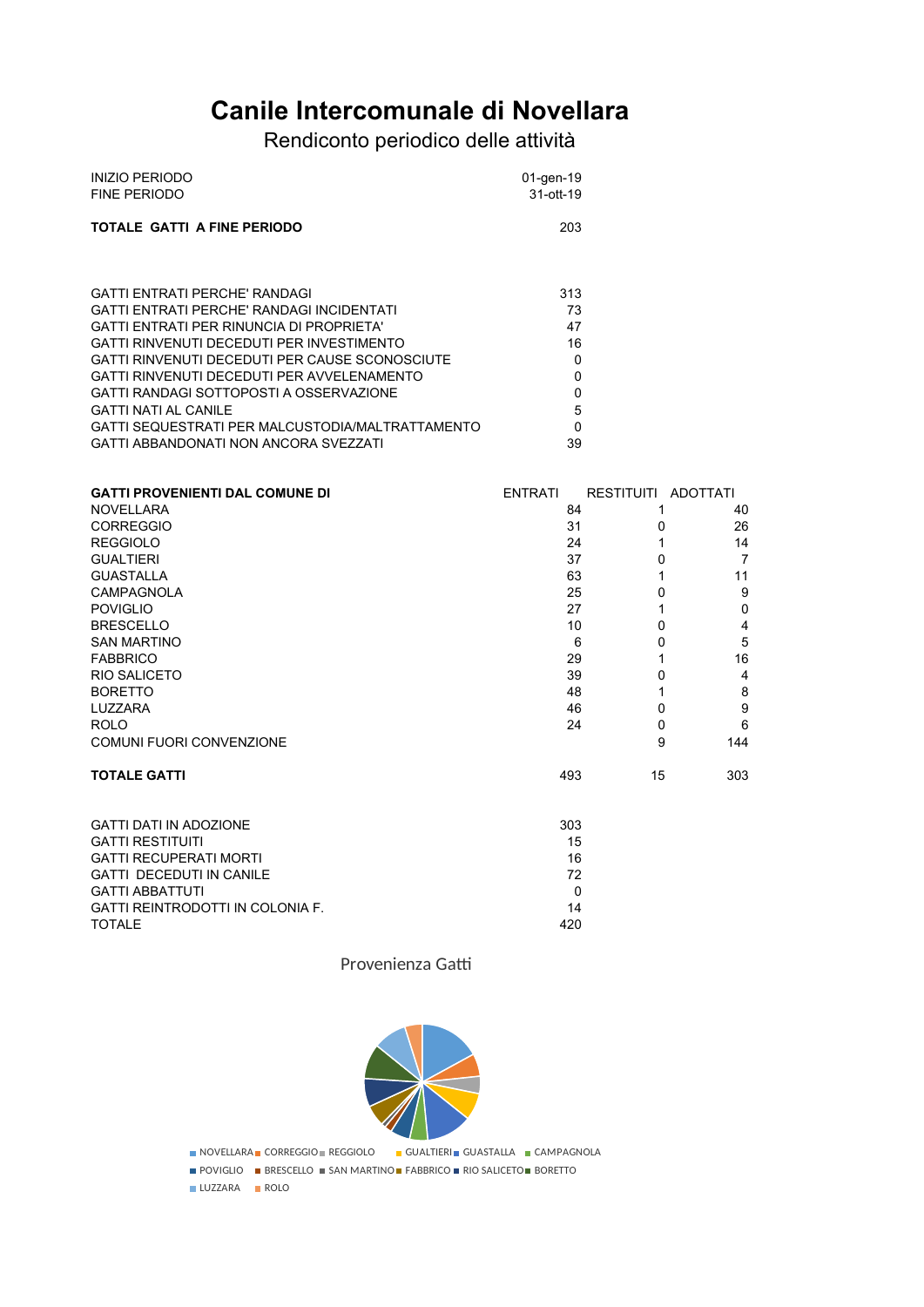### PERMANENZA IN CANILE CANI

| INIZIO PERIODO (DATA DI USCITA) | 01-gen-09 |
|---------------------------------|-----------|
| FINE PERIODO (DATA DI USCITA)   | 01-mag-19 |

| MENO DI 1 MESE  | 308 |
|-----------------|-----|
| TRA 1 E 2 MESI  | 41  |
| TRA 2 E 6 MESI  | 61  |
| TRA 6 E 12 MESI | 14  |
| TRA 1 E 2 ANNI  | 5   |
| TRA 2 E 4 ANNI  | 5   |
| TRA 4 E 8 ANNI  | 6   |
| OLTRE 8 ANNI    | 8   |
|                 |     |